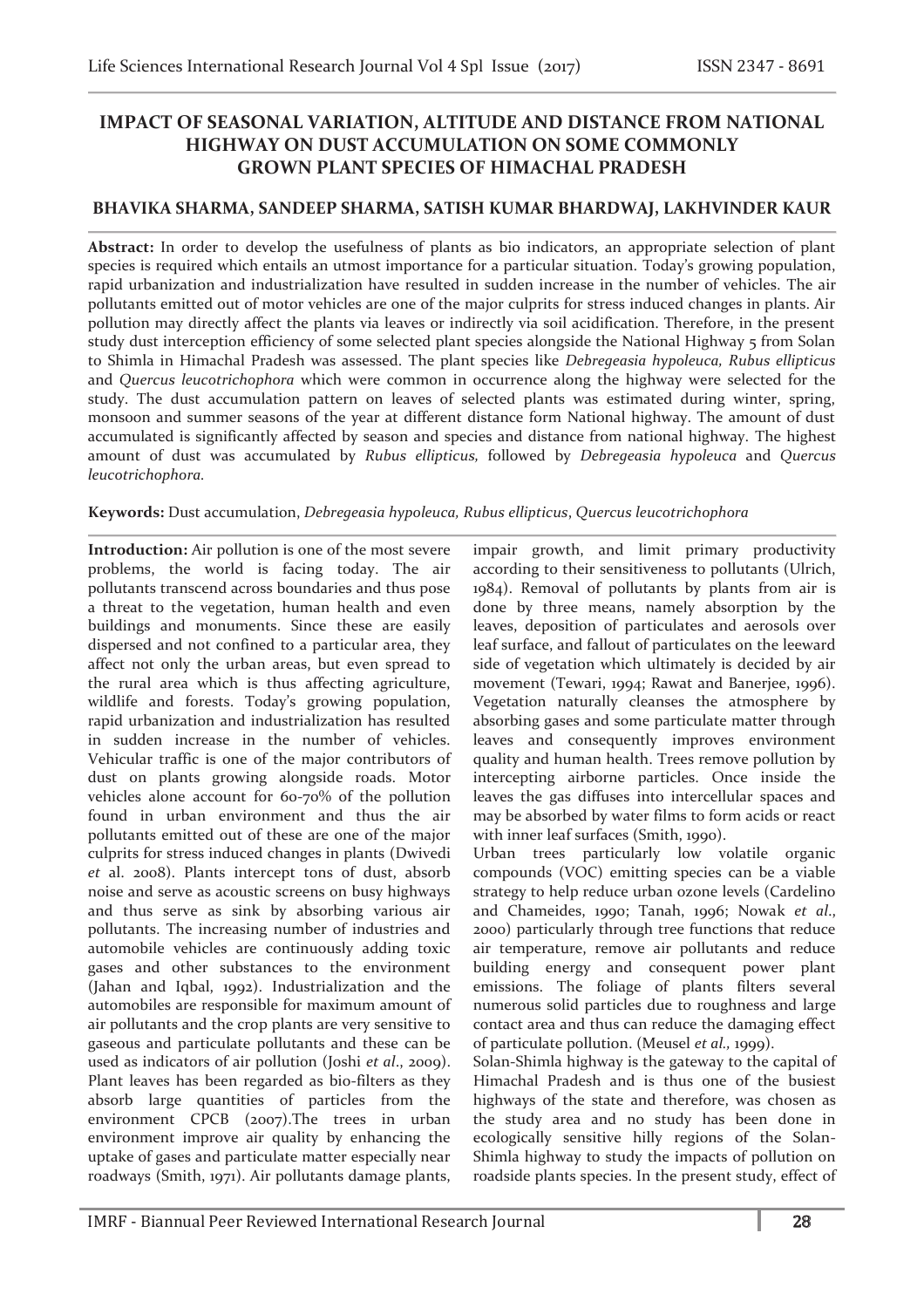seasonal variation and distance form national highway on dust accumulation on commonly grown plant species along the National Highway 5 have been studied. The plant species which accumulates maximum amount of dust can be grown along the highway to act as a filter for air pollutants emanating from increased traffic flow to the state.

**Materials and Methods: Study area:** The study was conducted along the stretch of National Highway 5 from Solan, the Mushroom city of India to Shimla, which is an important tourist destination of North

India; covering various small towns and villages in a total span of 45 Kilometres (Figure 1). The stretch of this highway is situated at an altitudinal range of 1450-2000 metres above mean sea level. The average annual rainfall of the region is in the range of 1150-1600 mm and the temperature varies from around 10<sup>°</sup>C in winters to 32<sup>°</sup>C in summers. The terrain in the area is hilly with steep slopes having shallow, gravely and light textured soils with low water retentivity and is prone to soil erosion because of its fragility.



**Figure 1: Location of study site**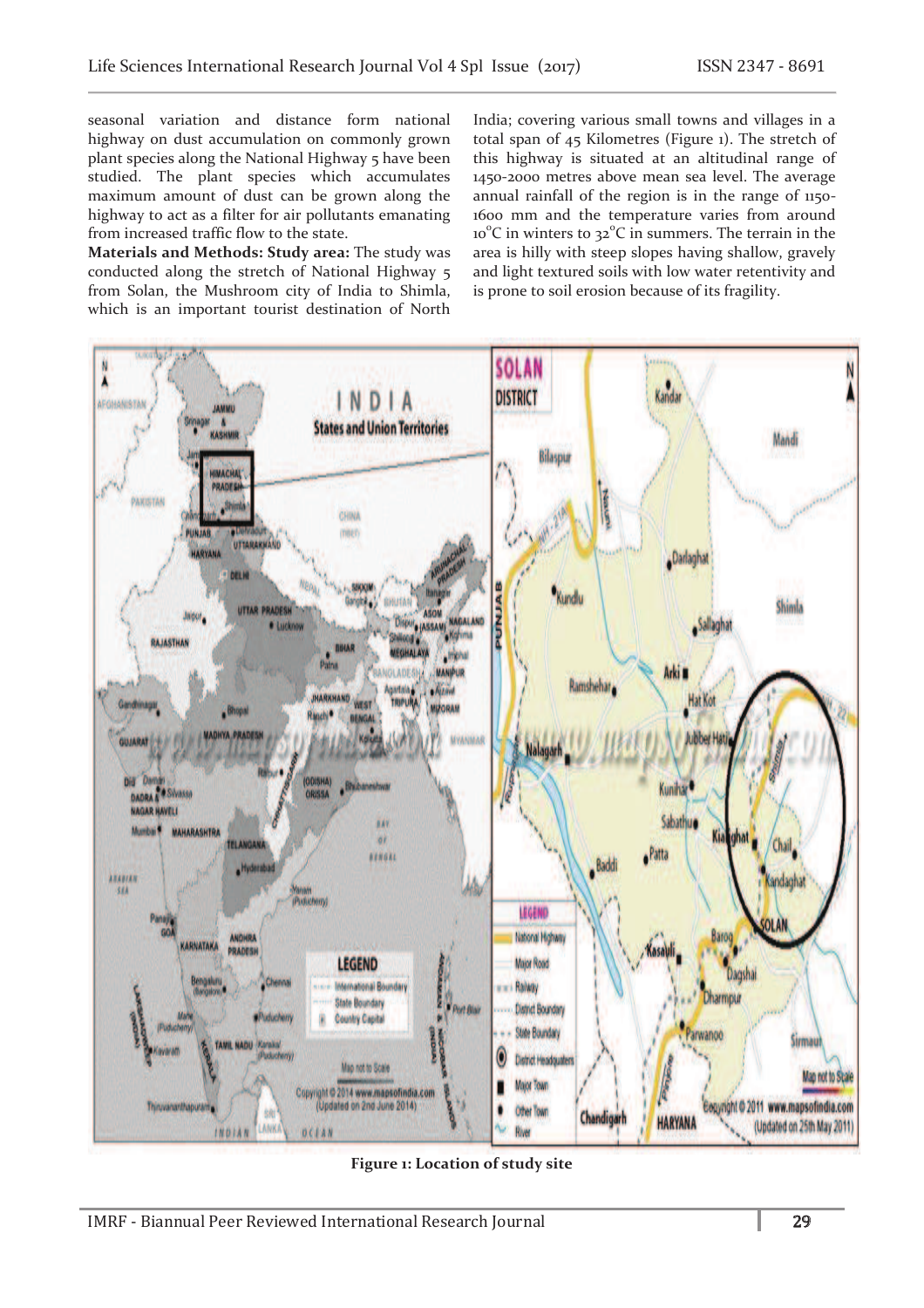**Data collection:** The study was conducted on three plant species (*Debregeasia hypoleuca, Rubus ellipticus*  and *Quercus leucotrichophora*) which are present throughout the National Highway. Three replications were considered for the study and data were collected during all the four seasons (winter, spring, monsoon and summer). In order to study the horizontal distribution of the dust content, three distances *viz*., 0-5 m, 5-10 m and>100m were considered.

**Leaf dust accumulation:** Fully matured leaves of the selected plant species were taken for the present study. The upper surfaces of the leaves were cleaned with a fine brush and identification marks were put on them. The leaves were kept undisturbed for 24 hours for dust accumulation which was collected in the pre weighed butter paper bags with the help of a fine brush. The amount of dust accumulated on leaves was weighed on top pan electronic balance and calculated by using the equation:

 $W = (W_1-W_2)/A$ 

W is dust content  $(gm^{-2})$ , W<sub>1</sub> is initial weight of butter paper bag,  $W<sub>2</sub>$  is final weight of butter paper bag with dust, a is total area of the leaf  $(m<sup>2</sup>)$ . Leaf area was measured by randomly collecting ten leaves from each plant and leaf area was measured with Leaf area meter (Model-LI-COR-3100) and then taking the average.

**Results and Discussion:** The amount of dust accumulated by *Rubus ellipticus* was 0.058 g/m<sup>2</sup> while that of *Debregeasia hypoleuca* and *Quercus leucotrichophora* was 0.057  $g/m^2$  and 0.042  $g/m^2$ respectively (table 1). There was significant difference in the dust content in all the seasons studied, with maximum accumulation in summer season followed by spring > winter > monsoon respectively (Table 2). As shown in Table 1, the amount of dust accumulated is significantly affected by distance, season and species ( $P < 0.05$ . From table 1 it can also be observed that, the two way interactions viz. species  $\times$  season, species  $\times$  distance was found to be significant (P<0.03). Highest dust accumulation was observed in *Rubus ellipticus* during summer season. However, the three way interaction among distance, species and season is no significant at 5% level of significance (Table 2). The study indicates that the amount of dust accumulated by the leaves of selected plant species varies with seasons as well as the distance from the National Highway. It was observed that in all the selected plant species, the amount of dust

accumulated at the control site was least followed by the distance 5-10 metres and the distance 0-5 metres showed the highest amount of dust accumulated. The maximum dust accumulation, irrespective of the season and the distance from the National highway was noticed in case of *Rubus ellipticus* while minimum dust accumulation was noticed in case of *Quercus leucotrichophora*. In case of *Rubus ellipticus*, the leaves are thorny and this might facilitate the accumulation of dust particles. Dust accumulation in case of *Debregeasia hypoleuca* may be due to larger and rough leaf surface of. In case of *Quercus leucotrichophora*, the leaves are leathery and therefore this might lead to less accumulation of dust.The present findings are in line with Walker and Everett (1987), who studied road dust and its environment impact on Alaskan taiga and tundra and reported that there is decrease in dust load on leaves with increasing distance from Highways. Spatt and Miller (1981) also reported that the dust arising from vehicular traffic settled in greatest quantities near the road with the amount rapidly decreasing away from the road.

**Conclusion:** The plants which are most efficient in dust accumulation can serve as a buffer zone around industries and along roadsides. Higher amount of dust accumulation by *Debregeasia hypoleuca* and *Rubus ellipticus* may be attributed to the fact that both these species have rough leaf surfaces, while *Quercus leucotrichophora* is found to have a smooth leaf surface and waxy coating. It was observed that the dust content decreased significantly with an increase from the National Highway in all the three species. These species can be recommended for plantation as they can serve as a buffer by accumulating large amount of dust.

**Conclusion:** The study concluded that the interception of dust varied with species as well as with the distance from the National Highway. Among the selected plant species, *Rubus ellipticus* having the highest dust efficiency can be recommended for growing alongside the highway and for green belt development in order to reduce the atmospheric concentrations of dust, thereby making the environment healthy for human beings.

**Acknowledgements:** The authors are thankful to the Department of Science and Technology, Government of India for providing financial support for conducting the research.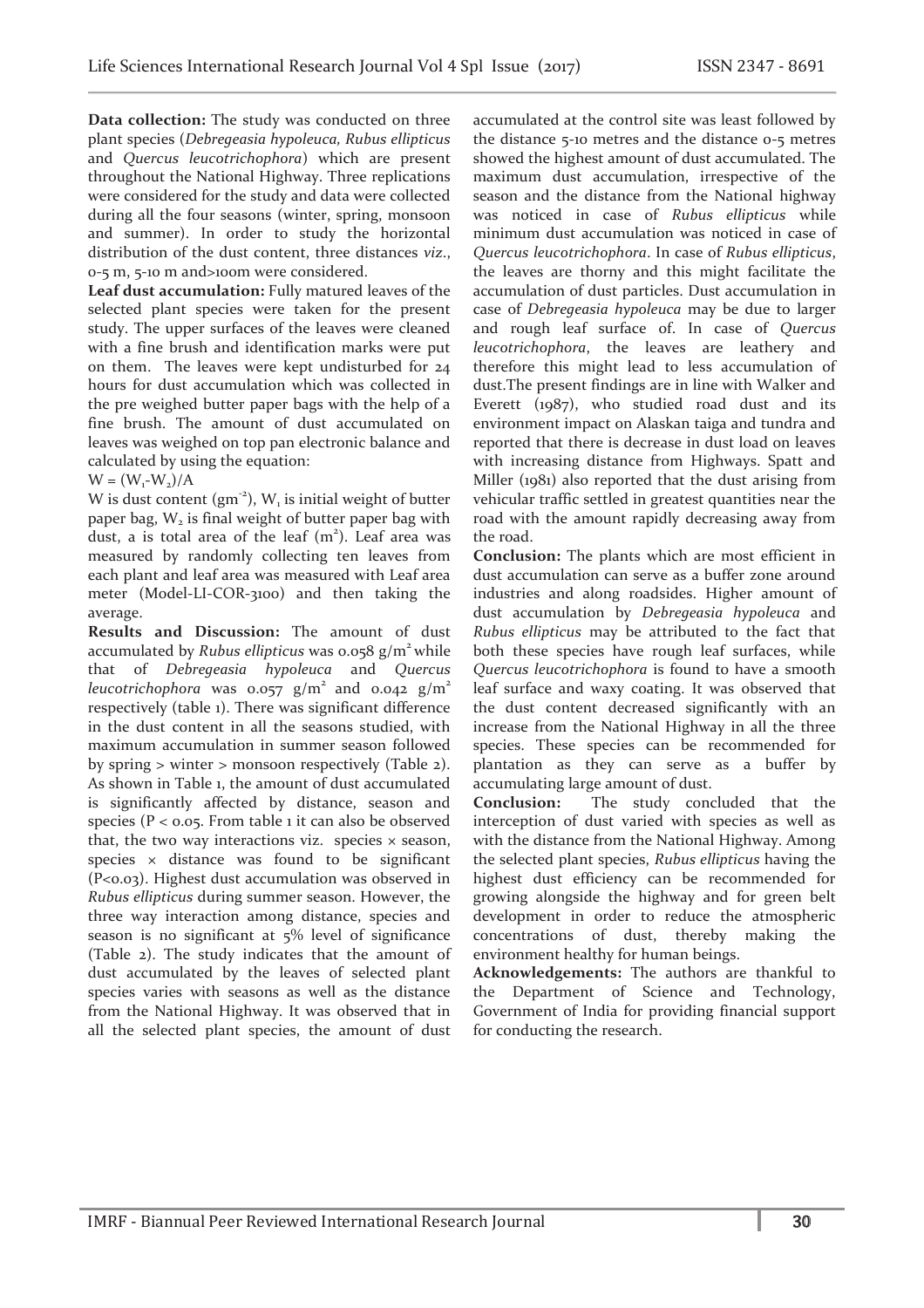### **Table 1: Seasonal variation in leaf dust (g/m<sup>2</sup> ) accumulation pattern of the selected plants growing alongside the National highway 5 in Himachal Pradesh**

|                                                                           |                 |       |       | $P^{\text{a}}$ and $P^{\text{a}}$ and $P^{\text{a}}$ and $P^{\text{a}}$ |         |       | - – – – – – – – –                                            |       |                          |       |       |         |       |
|---------------------------------------------------------------------------|-----------------|-------|-------|-------------------------------------------------------------------------|---------|-------|--------------------------------------------------------------|-------|--------------------------|-------|-------|---------|-------|
|                                                                           | <b>DISTANCE</b> |       |       |                                                                         |         |       |                                                              |       |                          |       |       |         |       |
| <b>PLANT</b><br><b>SPECIES</b>                                            | $0-5$ m.        |       |       |                                                                         | 5-10 m. |       |                                                              |       | $>100 \text{ m}$ . $D_3$ |       |       |         | Mean  |
|                                                                           |                 |       |       | Winter Spring Summer Monsoon                                            |         |       | Winter   Spring   Summer   Spring   Winter   Spring   Summer |       |                          |       |       | Monsoon |       |
| Debregeasia<br>hypoleuca                                                  | 0.076           | 0.093 | 0.105 | 0.039                                                                   | 0.052   | 0.061 | 0.08 <sub>0</sub>                                            | 0.039 | 0.032                    | 0.041 | 0.047 | 0.016   | 0.057 |
| Quercus<br>leucotricophor<br>a                                            | 0.060           | 0.060 | 0.070 | 0.029                                                                   | 0.054   | 0.052 | 0.061                                                        | 0.027 | 0.026                    | 0.024 | 0.031 | 0.013   | 0.042 |
| Rubus<br>ellipticus                                                       | 0.081           | 0.082 | 0.099 | 0.036                                                                   | 0.066   | 0.070 | 0.085                                                        | 0.035 | 0.040                    | 0.042 | 0.049 | 0.016   | 0.058 |
| Mean                                                                      | 0.069           |       |       |                                                                         | 0.057   |       |                                                              |       | 0.031                    |       |       |         |       |
| $CD_{0.05}D = 0.003$<br>$S = 0.004$<br>$D x S = 0.006$<br>$S_{D} = 0.003$ |                 |       |       |                                                                         |         |       |                                                              |       |                          |       |       |         |       |

**Table 2: Effect of horizontal distance and seasons on the leaf dust (g/m<sup>2</sup> ) accumulation pattern of selected plants alongside the National Highway 5 in Himachal Pradesh** 

|                                                                 | <b>Season</b> |               |               |                |       |  |  |  |  |
|-----------------------------------------------------------------|---------------|---------------|---------------|----------------|-------|--|--|--|--|
| <b>Horizontal distance</b>                                      | Winter        | <b>Spring</b> | <b>Summer</b> | <b>Monsoon</b> | Mean  |  |  |  |  |
| $0-5$ m.                                                        | 0.072         | 0.078         | 0.091         | 0.035          | 0.069 |  |  |  |  |
| $5-10$ m.                                                       | 0.057         | 0.061         | 0.075         | 0.033          | 0.057 |  |  |  |  |
| $>100$ m.                                                       | 0.033         | 0.036         | 0.042         | 0.015          | 0.031 |  |  |  |  |
| Mean                                                            | 0.054         | 0.058         | 0.070         | 0.028          |       |  |  |  |  |
| $D x Sp = 0.005$<br>$S \times Sp = 0.006$<br>$D x S x Sp = N/A$ |               |               |               |                |       |  |  |  |  |

#### **References:**

- 1. Anonymous, Air pollution and Forests. Springer, New York.
- 2. Cardelino C.A. and Chameides W.L. 1990. Natural hydrocarbons, urbanization, and urban ozone. *Journal of Geophysical Research*. **95(D9):** 13,971-13,979.
- 3. Central Pollution Control Board (CPCB), "Phytoremediation of particulate matter from ambient environment through dust capturing plant species", Report under Central Pollution Control Board, Ministry of Environment and Forests, Delhi, 2007.
- 4. Dwivedi A.K., Tripathi B.D. and Shashi, 2008. Effect of ambient air sulphur dioxide on sulphate accumulation in plants, *Journal of Environmental Biology*. **29**: 377-379.
- 5. Jahan, S. and Iqbal, M.Z. 1992. Morphological and anatomical studies on leaves of different plants

affected by motor vehicle exhaust. *J. Islamic Acad. Sci*., **5**: 21-23.

- 6. Joshi, N., Chauhan A. and Joshi, P.C., 2009. Impact of industrial air pollutants on some biochemical parameters and yield in wheat and mustard plants. *Environmentalist*, **29**: 398-404.
- 7. Meusel I., Nieinhuis C., Markstadter C. and Barthlott W. 1999.Ultrastructure, chemical composition and recrystallization of epicuticular waxes: transversely ridged rootlets. *Canadian Journal of Botany*. **77(5)**: 706-720.
- 8. Nowak D.J., Civerolo K. L., Sistla G., Luley C. J. and Crane D.E. 2000. A modelling study of the impact of urban trees on ozone. *Atmospheric Environment.* **34:** 1610-1613.
- 9. Rawat J.S. and Banerjee S.P. 1996. Urban forestry for environment of environment. *J.Energy Environ. Monit.* **12:** 109-116.